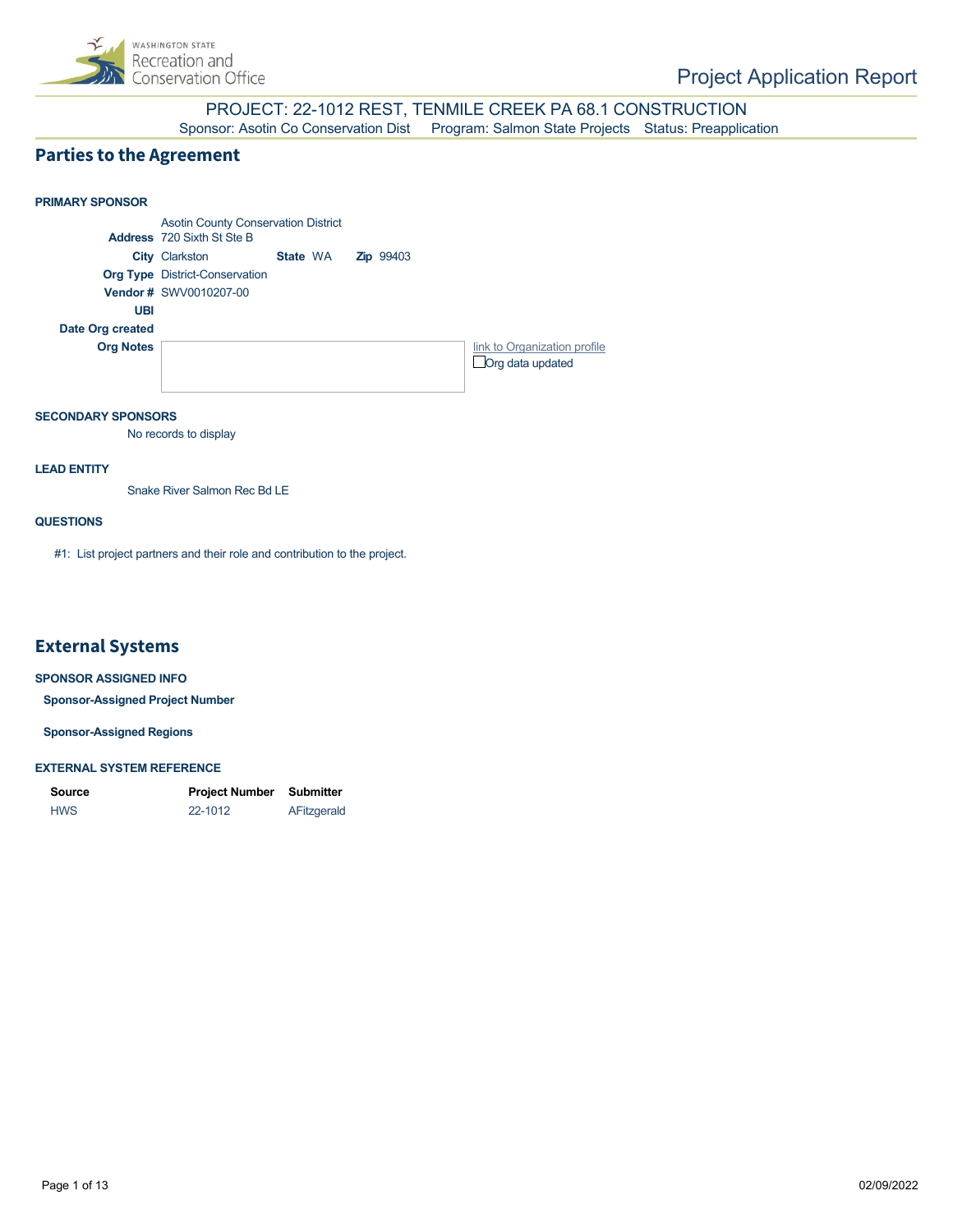# **Project Contacts**

| <b>Contact Name</b><br><b>Primary Org</b>           | <b>Project Role</b>        | <b>Work Phone</b> | <b>Work Email</b>       |
|-----------------------------------------------------|----------------------------|-------------------|-------------------------|
| Alice Rubin<br>Rec. and Conserv. Office             | <b>Project Manager</b>     | (360) 867-8584    | alice.rubin@rco.wa.gov  |
| <b>Megan Stewart</b><br>Asotin Co Conservation Dist | <b>Project Contact</b>     | (509) 552-8100    | meqan@asotincd.org      |
| <b>Brad Riehle</b><br>Asotin Co Conservation Dist   | <b>Alt Project Contact</b> | (509) 552-8117    | bra@asotincd.org        |
| Ali Fitzgerald<br>Snake River Salmon Rec Bd LE      | <b>Lead Entity Contact</b> | (509) 382-4115    | ali@snakeriverboard.org |

# **Worksites & Properties**

### **# Worksite Name**

### #1 Tenmile Creek PA 68.1

| <b>Restoration</b> | <b>Property Name</b> |
|--------------------|----------------------|
| J                  | Luhn Cattle LLC      |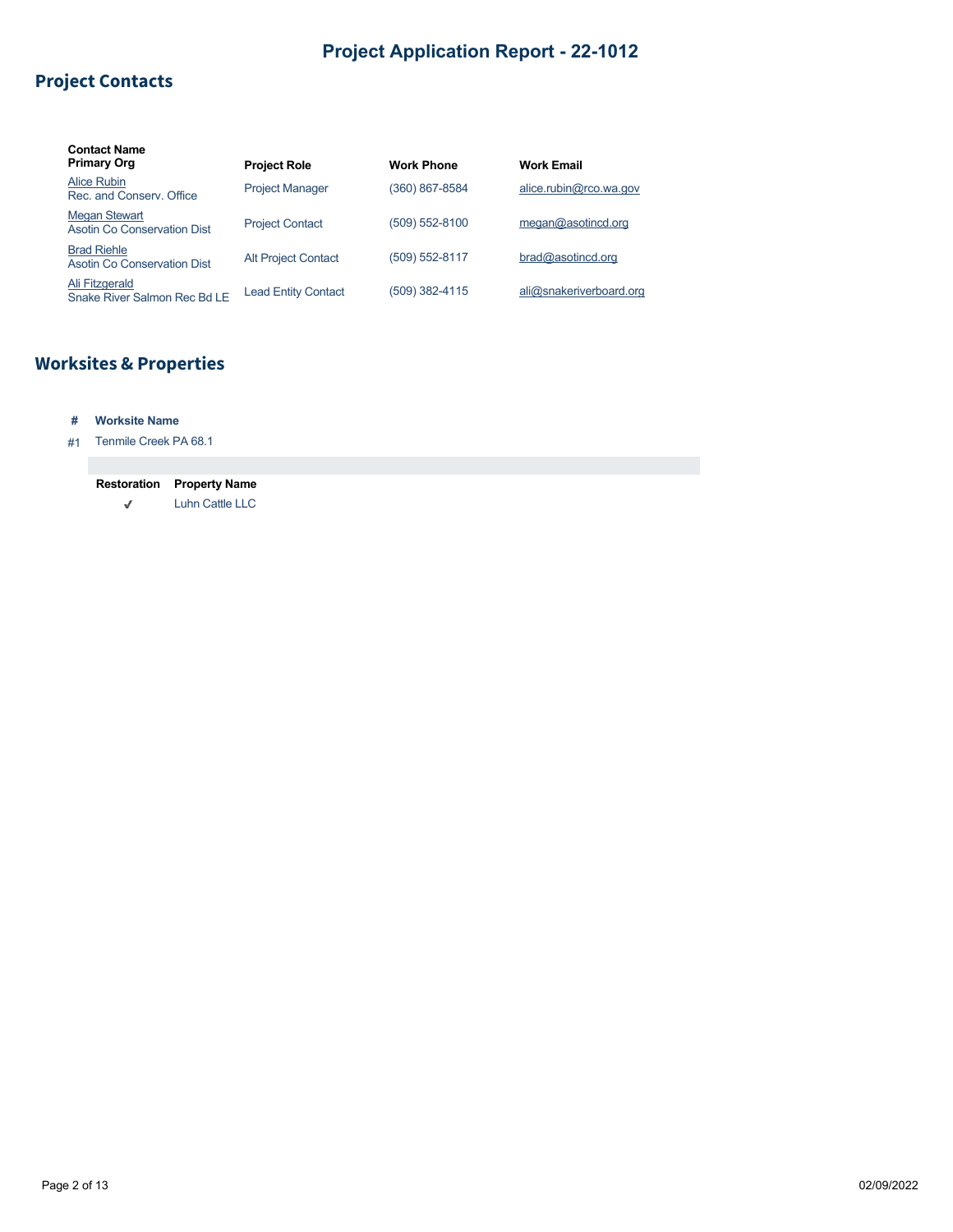## **Worksite Map & Description**

**Worksite #1: Tenmile Creek PA 68.1**

**WORKSITE ADDRESS**

**Street Address**

**City, State, Zip**

### **Worksite Details**

### **Worksite #1: Tenmile Creek PA 68.1**

### **SITE ACCESS DIRECTIONS**

From Asotin, WA, take Snake River Road along the Snake River. Turn right onto Weissenfels Rd and drive approximately 1.5 miles.

#### **TARGETED ESU SPECIES**

| <b>Species by ESU</b>                              | <b>Egg Present</b>                       | Juvenile Present Adult Present |   | <b>Population Trend</b> |  |
|----------------------------------------------------|------------------------------------------|--------------------------------|---|-------------------------|--|
| Steelhead-Snake River, Asotin<br>Creek, Threatened | J                                        | √                              | √ |                         |  |
| Reference or source used                           | Asotin County Geomorphic Assessment WDFW |                                |   |                         |  |
|                                                    |                                          |                                |   |                         |  |

#### **TARGETED NON-ESU SPECIES**

| <b>Species by Non-ESU</b> | <b>Notes</b> |
|---------------------------|--------------|
|                           |              |

Unknown

#### **Questions**

#1: Give street address or road name and mile post for this worksite if available.

none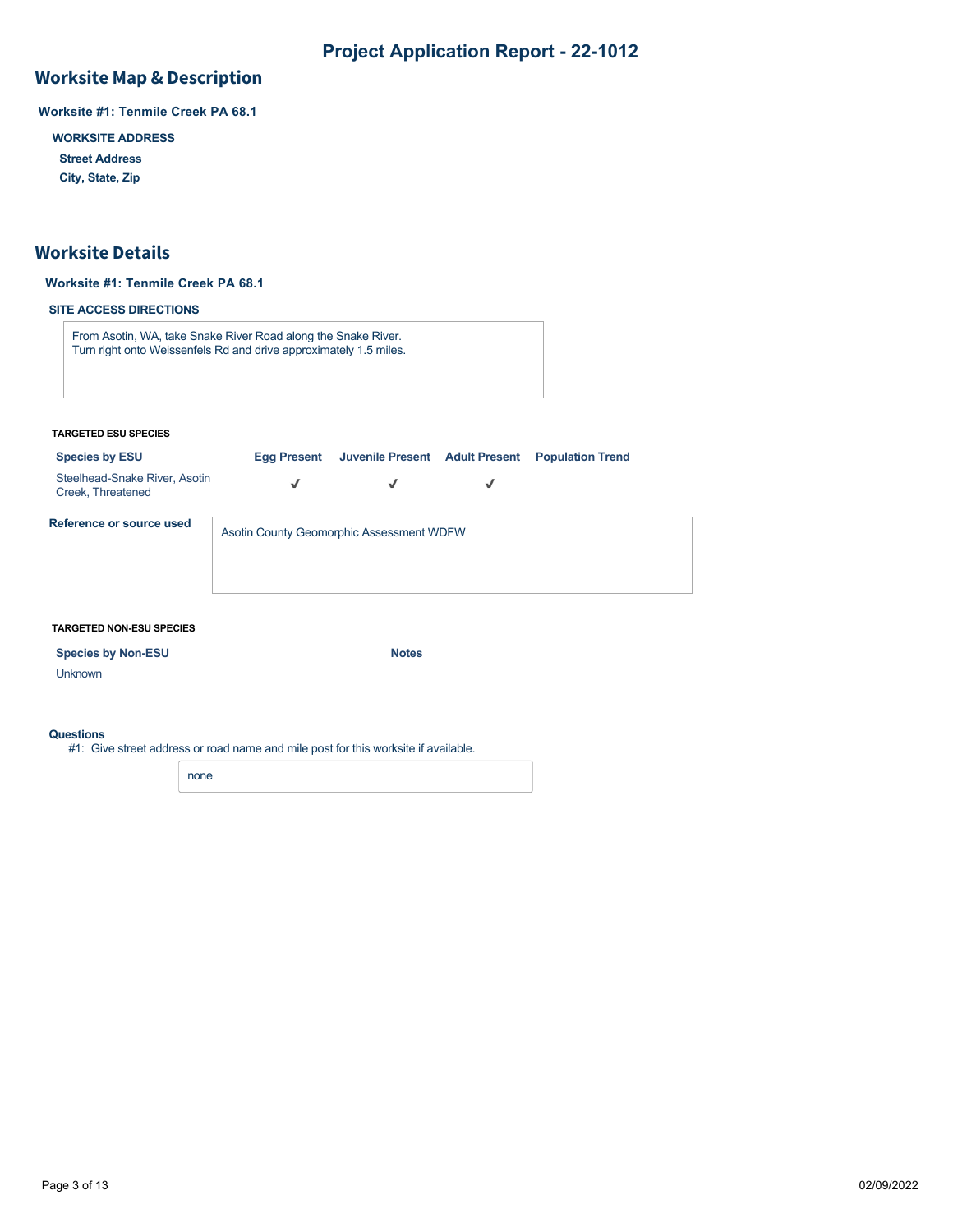### **Project Location**

### **RELATED PROJECTS**

#### **Projects in PRISM**

**PRISM**

| <b>FNOM</b><br><b>Number</b> | <b>Project Name</b>                                 | <b>Current Status</b> | <b>Relationship Type</b> | <b>Notes</b> |
|------------------------------|-----------------------------------------------------|-----------------------|--------------------------|--------------|
| 20-1036 R                    | Tenmile Creek PA 65, 66, 67 LWD<br>Instream Habitat | Active                | <b>Earlier Phase</b>     |              |
| 15-1308 P                    | Asotin County Geomorphic-Watershed<br>Assessment    | Closed<br>Completed   | <b>Earlier Phase</b>     |              |

#### **Related Project Notes**

#### **Questions**

#1: Project location. Describe the geographic location, water bodies, and the location of the project in the watershed, i.e. nearshore, tributary, main-stem, off-channel, etc.

> The Tenmile Creek PA 68.1 Instream Habitat project is located south of the City of Asotin, WA along Tenmile Creek Road. The project begins at RM 3.1 and ends a RM 3.8. Tenmile Creek is listed as an mSA and Priority Protection Reach that flows directly into the Snake River.

#2: How does this project fit within your regional recovery plan and/or local lead entity's strategy to restore or protect salmonid habitat? Cite section and page number.

> Northwest Marine Fisheries Service. 2017. ESA Recovery Plan for Snake River Spring/Summer Chinook Salmon (Oncorhynchus tshawytscha) & Snake River Basin Steelhead (Oncorhynchus mykiss). Portland, OR. This project is identified as a top priority and located in a minor spawning area for Steelhead and a priority restoration reach in the Snake River Salmon Recovery Plan and 3 yr workplan.

#### #3: Is this project part of a larger overall project?

Yes

#3a: How does this project fit into the sequencing of the larger project?

This project was identified in the Asotin County Conceptual Restoration Plan during the Geomorphic and Watershed Assessment that was completed for Asotin, George, Alpowa, Couse and Tenmile Creek watersheds in Asotin County in 2018.

#4: Is the project on State Owned Aquatic Lands? Please contact the Washington State Department of Natural Resources to make a determination. **[Aquatic Districts and Managers](https://www.dnr.wa.gov/programs-and-services/aquatics/aquatic-districts-and-land-managers-map)** No

## **Property Details**

**Property: Luhn Cattle LLC (Worksite #1: Tenmile Creek PA 68.1)**

### **Restoration**

### **LANDOWNER**

| Name         | Luhn Cattle LLC   |  |              |
|--------------|-------------------|--|--------------|
| Address      | <b>PO Box 819</b> |  |              |
| City         | Asotin            |  |              |
| <b>State</b> |                   |  | WA Zip 99402 |

Private

### **CONTROL & TENURE**

| <b>Instrument Type</b> | <b>Landowner Agreement</b> |
|------------------------|----------------------------|
| Timing                 | Proposed                   |
| <b>Term Length</b>     | Fixed # of years           |
| # Yrs                  | 10                         |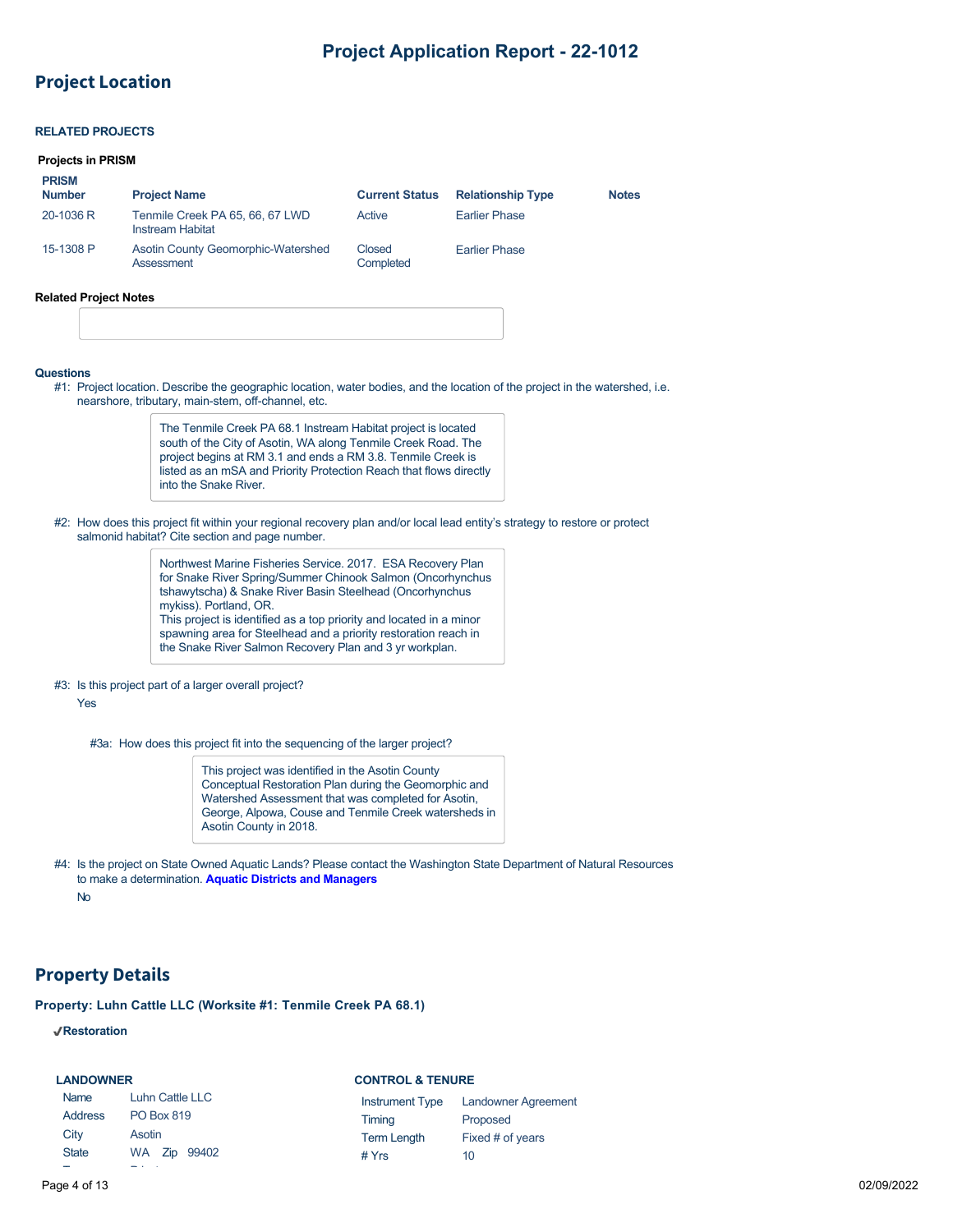Type Expiration Date Private 12/31/2032

**Note** 

### **Project Proposal**

#### **Project Description**

The Asotin County Conservation District is sponsoring the Tenmile Creek PA 68.1 lnstream Habitat Project to install large woody debris structures to promote overbank flow, increase complexity and improve sediment and water retention. PA 68 was identified as a Tier 1 project area in the Asotin County Conceptual Restoration Plan. The total reach length for the proposed project is 0. 7 miles. The Tenmile Creek PA 68.1 lnstream Habitat project is located south of the City of Asotin, WA assessable by Weissenfels Ridge Road. The project begins at RM 3.1 and ends a RM 3.8. Tenmile Creek is listed as an mSA and Priority Restoration Reach that flows directly into the Snake River.

#### **Project Questions**

#1: Problem statement. What are the problems your project seeks to address? Include the source and scale of each problem. Describe the site, reach, and watershed conditions. Describe how those conditions impact salmon populations. Include current and historic factors important to understand the problems.

> Tenmile Creek supports the ESA listed Snake River summer steelhead. This project covers a 0.7 mile section of Project Area 68 which was identified in the Asotin County Conceptual Restoration Plan.

In Project Area 68, the current geomorphic function is moderate with brief pockets of recovering fluvial and riparian processes. The primary limitations to geomorphic and floodplain condition include limited floodplain access, irregularity of floodplain inundation, limited large woody debris and low hydraulic and geomorphic complexity. Flows usually go subsurface by midsummer, but pools can be found in areas with dense riparian canopy.

The project area is owned by one landowner and is enrolled in the Conservation Reserve Enhancement Program. This has allowed the vegetation to start to recover but overall, the site still lacks large woody debris needed to encourage natural stream processes and provide salmonid habitat.

The Asotin Conceptual Restoration Plan identifies improving access to the floodplain and flood channels, promoting overbank flow and adding structural elements as priorities for this project area while protecting the existing riparian vegetation. This project seeks to develop a site plan and implement through this 0.7-mile reach.

#2: Describe the limiting factors, and/or ecological concerns, and limiting life stages (by fish species) that your project expects to address.

> The primary limiting factors identified in the Asotin Conceptual Restoration Plan for PA 68 include flow, habitat diversity , sediment load, temperature and key habitat quantity for steelhead. Fish life stages identified for PA 68 included migration, spawning, rearing and holding.

#3: What are the project goals? The goal of the project should be to solve identified problems by addressing the root causes. Then clearly state the desired future condition. Include which species and life stages will benefit from the outcome, and the time of year the benefits will be realized. **[Example Goals and Objectives](https://rco.wa.gov/wp-content/uploads/2020/02/SRFB-Goals-and-Objectives-Examples.docx)**

> The goal of this project is to implement actions to address the management objectives that were identified in the Asotin County Conceptual Restoration Plan for PA 68. The project will improve hydraulic and geomorphic complexity, promote overbank flows, increase sediment sorting and improve water retention. Sections of this reach do not support perennial stream flows which limits the function of stream and floodplain and has restricted riparian establishment. The addition of LWD will provide structural elements throughout the project area to continue improving riparian and geomorphic stream function. This project area is in relatively good condition and was listed as a Tier 1 project that would be likely to provide an immediate physical and biological response to address the limiting factors.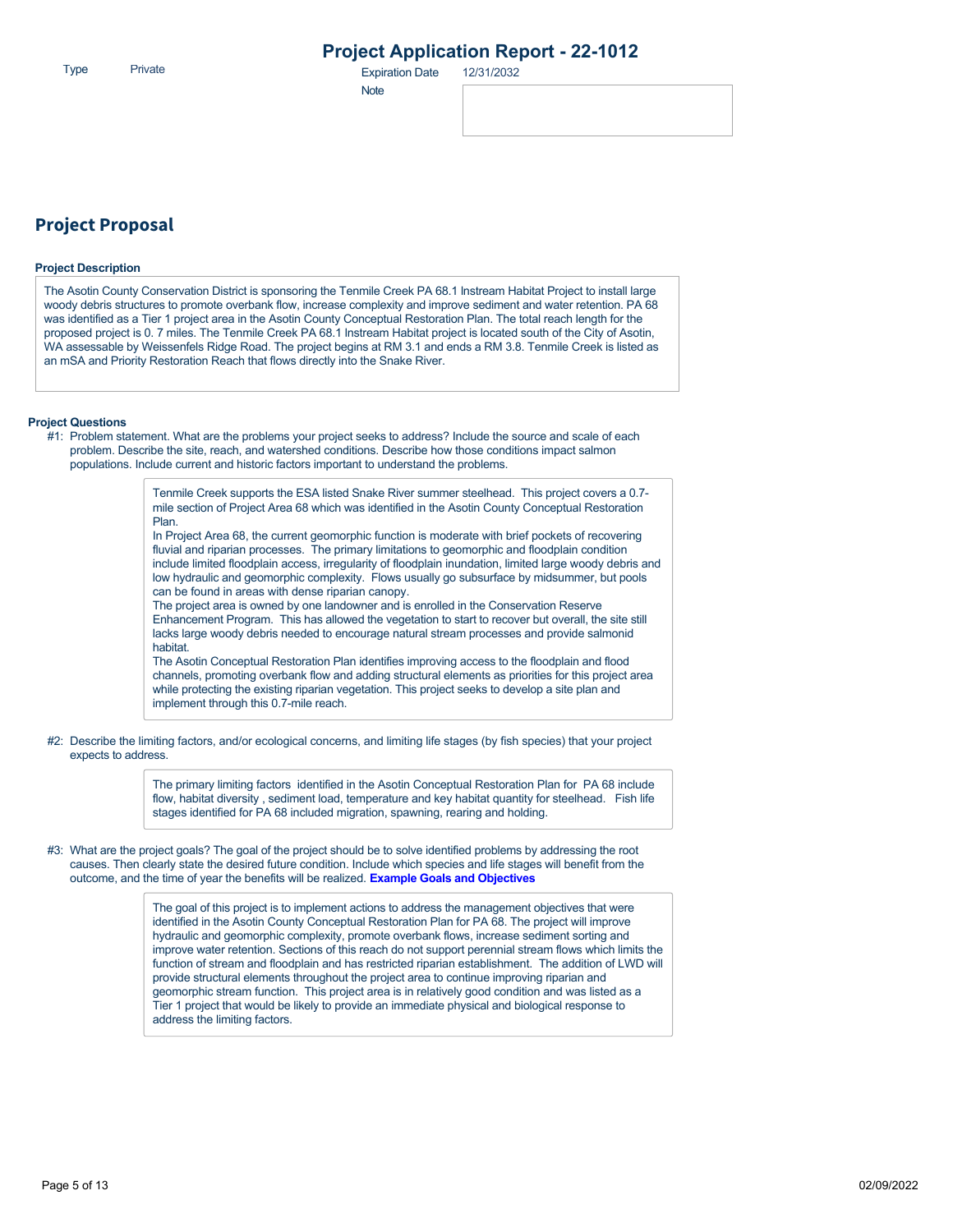| #4: What are the project objectives? Objectives support and refine biological goals, breaking them down into smaller steps. |
|-----------------------------------------------------------------------------------------------------------------------------|
| Objectives are specific, quantifiable actions the project will complete to achieve the stated goal. Each objective should   |
| be SMART (Specific, Measurable, Achievable, Relevant, and Time-bound). Example Goals and Objectives                         |

The objective of this project is to:

- improve access to 1500 feet of flood channel habitat to support juvenile rearing and over-wintering habitat
- provide 4 acres of floodplain connectivity with a target of overbank flows at the 2-year flow reoccurrence
- install 40 LWD structures over approximately 3,700 feet of channel length to provide instream channel complexity and promote overbank flows
- #5: Scope of work and deliverables. Provide a detailed description of each project task/element. With each task/element, identify who will be responsible for each, what the deliverables will be, and the schedule for completion.



#6: What are the assumptions and physical constraints that could impact whether you achieve your objectives? Assumptions and constrains are external conditions that are not under the direct control of the project, but directly impact the outcome of the project. These may include ecological and geomorphic factors, land use constraints, public acceptance of the project, delays, or other factors. How will you address these issues if they arise?

> There is one private landowner in the project area and he has already provided support for this project to be developed. He will be included in the review and development of the site plans. There has been significant recovery to the riparian vegetation throughout the project area and it will be a high priority to limit damage to the recovery riparian zones.

#7: How have lessons learned from completed projects or monitoring studies informed this project?

Over the past decade, the technique of using PALS and BDAs has been a popular method to improve instream conditions. There has been a great deal of success documented throughout the region. However, project implementors are finding that some of the initial structures were too small in scale. The recommendation being provided is to increase the size of the PALS that are being built to maximize the function of the structure. We utilized this strategy on the project areas immediately downstream of PA 68.1 and on Couse Creek during the past two years.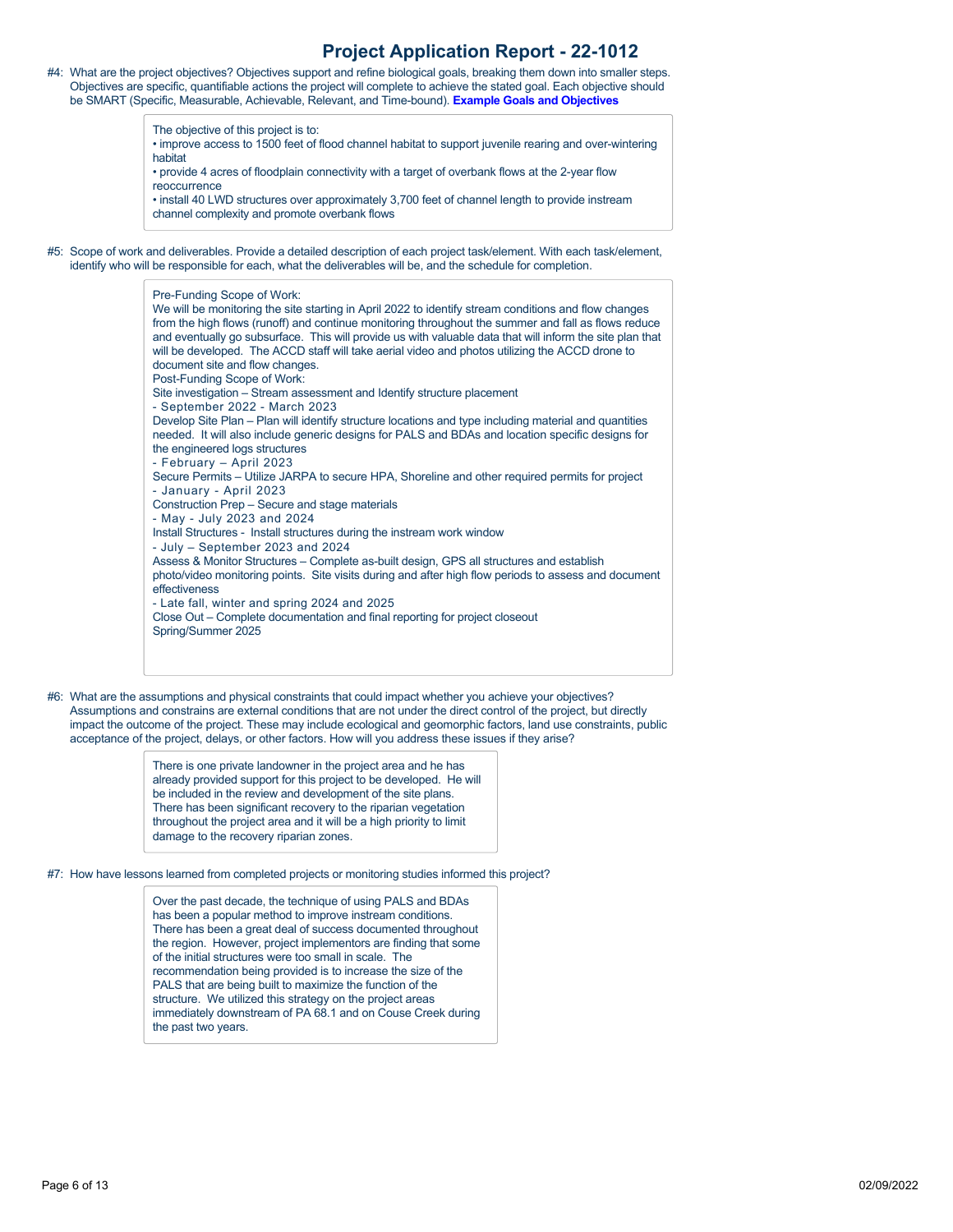#8: Describe the alternatives considered and why the preferred was chosen.

In the past heavy equipment was used for instream restoration projects. Since the Asotin Creek IMW introduced the use of lowtech Post Assisted Log Structures (PALS) and Beaver Dam Analogs (BDA,) the implementation of restoration projects in small streams shifted to utilizing techniques that have less disturbance to the stream and riparian vegetation.

#9: How were stakeholders consulted in the development of this project? Identify the stakeholders, their concerns or feedback, and how those concerns were addressed.

> This project was identified during the Asotin County Geomorphic and Watershed Assessment development. The conceptual restoration plan was developed as a result of the process and this project was included in the plan. Landowners were engaged throughout the Assessment and Conceptual Restoration Plan development through public meetings and onsite visits. There has been no opposition to the conceptual restoration plan that was developed for PA 68. This project is being proposed on private property and the landowner is willing to proceed with the development of a complete site plan and implementation of the project. There are no identified public safety concerns identified at this time. In the event there is a safety concern identified, ACCD will address the concerns while completing the site plan and designs.

#10: Does your project address or accommodate the anticipated effects of climate change? Yes

#10a: How will your project be climate resilient given future conditions?

Many streams in Asotin County, including Tenmile Creek, originate in the Blue Mountains and the current hydrologic regime is snow-rain dominated for these streams, however it is anticipated to shift to a rain dominated regime. This will likely decrease summer base flows and increase summer water temperatures. Healthy stream and riparian areas conditions are essential during climate change shifts since they provide a critical location in the ecosystem for habitat for both fish and wildlife. The restoration work proposed will improve the resiliency of the project area and overall watershed.

#10b:How will your project increase habitat and species adaptability?

This project will result in the implementation of structures and instream habitat rehabilitation increasing salmon and steelhead resiliency to climate change.

#11: Describe the sponsor's experience managing this type of project. Describe other projects where the sponsor has successfully used a similar approach.

> The Asotin County Conservation District has been managing natural resource and habitat improvement projects for several years. We have built positive relationships with the landowners of Asotin County and have been successful in implementing projects from start to finish. Asotin County Conservation District also has great relationships with technical partners throughout the region and has utilized their expertise as needed.

#12: Will veterans (including the veterans conservation corps) be involved in the project? If yes, please describe.

No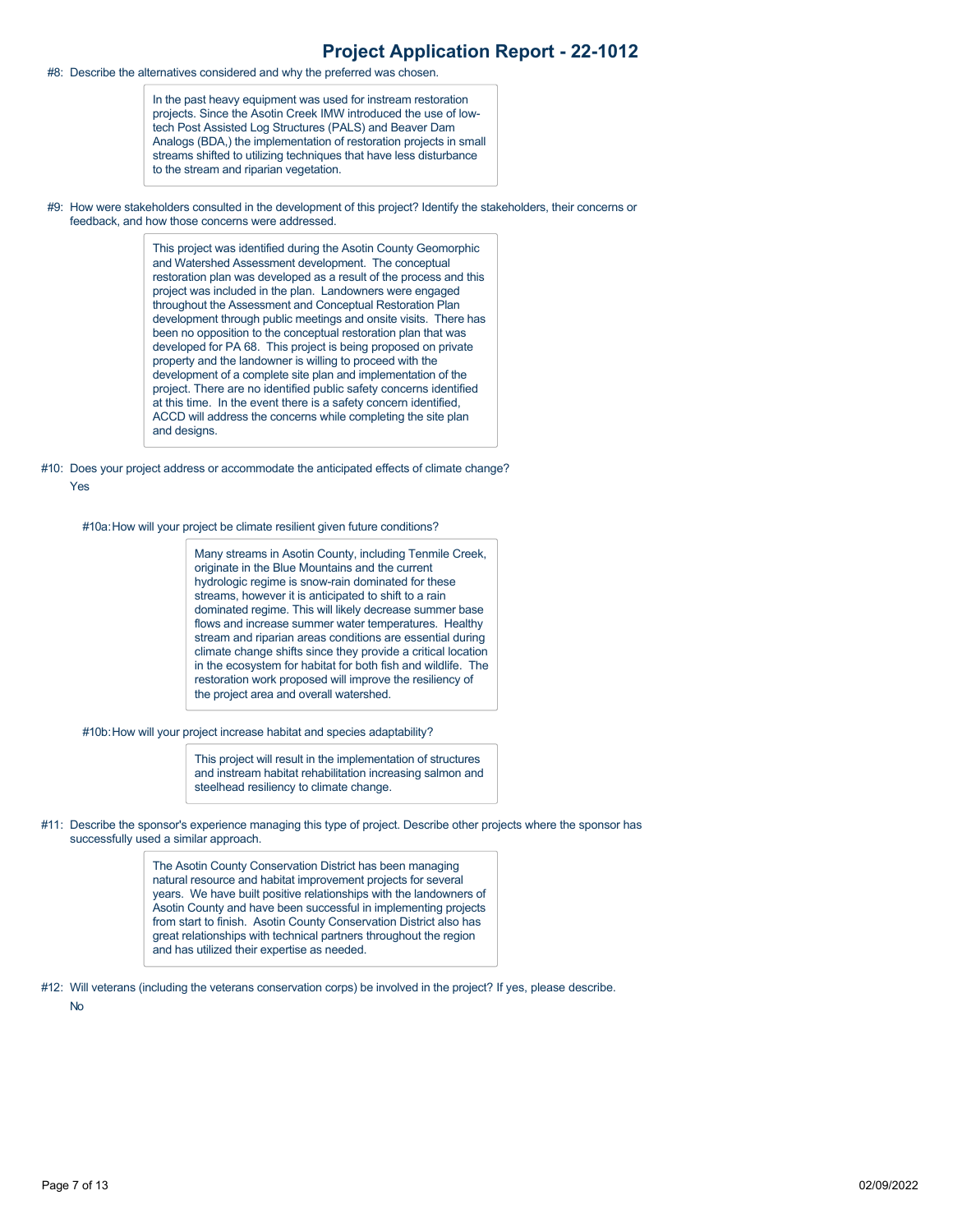### **Restoration Supplemental**

- #1: What level of design (per Appendix D) have you completed? Please attach. **Conceptual** 
	- #1a: What level of design will be produced prior to construction? **Preliminary**
- #2: Will (or did) a licensed professional engineer design the project? No
	- #2a: Describe the qualifications of the design team.

This project will consist of placing low-tech process base structures (PALS & BDA). The ACCD staff has been trained by Ecological Research, Anabranch and Cramer Fish teams on how to develop site plans for low-tech projects. The site plans are reviewed by SRFB and BPA environmental staff prior to implementation.

- #3: Does the project include measures to stabilize an eroding stream bank? No
- #4: Is the primary activity of the project invasive species removal?
	- No
- #5: Is the primary activity of the project riparian planting?

No

#6: Describe the steps you will take to minimize the introduction of invasive species during construction and restoration. Consider how you will use un-infested materials and clean equipment entering and leaving the project area.

> ACCD will require all equipment used by the contractor/crew to be cleaned and inspected prior to accessing the project site. There will be a dip station available for everyone to treat boots and waders prior to accessing the site. If there are any areas disturbed during construction, it will be seeded with a native grass mix.

#7: Describe the long-term stewardship and maintenance obligations for the project.

While we do not anticipate significant maintenance, we do plan on providing wood supplements to the PALS and BDAs over the 10 year project life. ACCD will conduct site evaluations annually to determine the function of the structures and what maintenance is needed. We will utilize the Washington Conservation Crew to conduct any maintenance work that is identified.

## **Restoration Metrics**

#### **Worksite: Tenmile Creek PA 68.1 (#1)**

Miles of Stream and/or Shoreline Treated or Protected (C.0.b)

Project Identified In a Plan or Watershed Assessment (C.0.c)

#### 0.70

Northwest Marine Fisheries Service. 2017. ESA Recovery Plan for Snake River Spring/Summer Chinook Salmon (Oncorhynchus tshawytscha) & Snake River Basin Steelhead (Oncorhynchus mykiss). Portland, OR. Asotin County Watershed Assessment and Conceptual Restoration Plan

The project is identified as a top priority and located in a minor spawning area for steelhead and a priority restoration reach in

Priority in Recovery Plan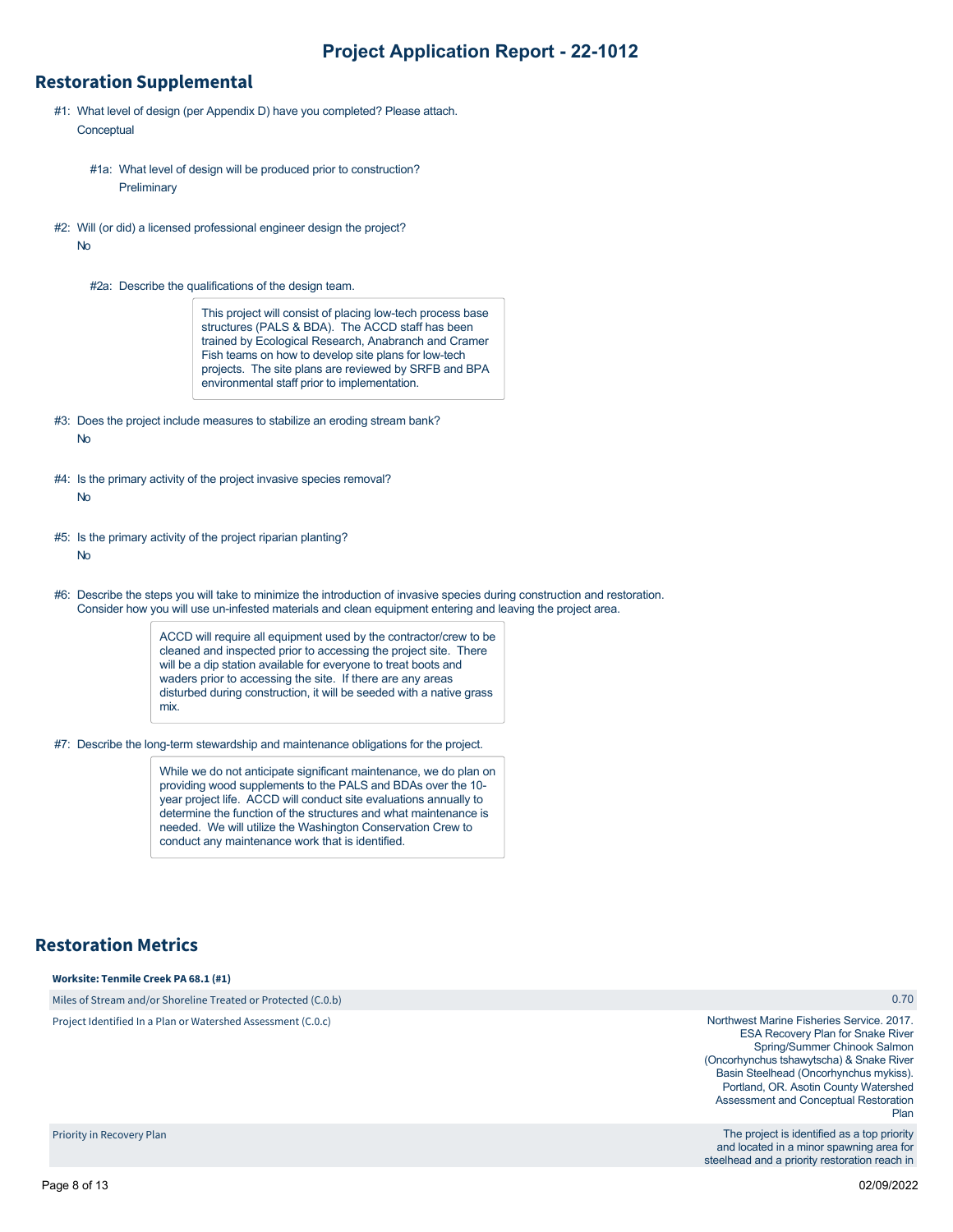|                                                                   | the Snake River Salmon Recovery Plan<br>and 3 year workplan |
|-------------------------------------------------------------------|-------------------------------------------------------------|
| Type Of Monitoring (C.0.d.1)                                      | <b>Implementation Monitoring</b>                            |
| Monitoring Location (C.0.d.2)                                     | Onsite                                                      |
| <b>INSTREAM HABITAT PROJECT</b>                                   |                                                             |
| Total Miles Of Instream Habitat Treated (C.4.b)                   | 0.70                                                        |
| Channel structure placement (C.4.d.1)                             |                                                             |
| Total cost for Channel structure placement                        | \$41,300                                                    |
| Material Used For Channel Structure (C.4.d.2)                     | Individual Logs (Anchored)                                  |
| Miles of Stream Treated for channel structure placement (C.4.d.3) | 0.70                                                        |
| Pools Created through channel structure placement (C.4.d.5)       | 15                                                          |
| Number of structures placed in channel (C.4.d.7)                  | 40                                                          |
| <b>CULTURAL RESOURCES</b>                                         |                                                             |
| <b>Cultural resources</b>                                         |                                                             |
| Total cost for Cultural resources                                 | \$6,000                                                     |
| Acres surveyed for cultural resources                             | 25.85                                                       |
| <b>PERMITS</b>                                                    |                                                             |
| <b>Obtain permits</b>                                             |                                                             |
| Total cost to Obtain permits                                      | \$2,000                                                     |
| Number of permits required for implementation of project          |                                                             |
| <b>ARCHITECTURAL &amp; ENGINEERING</b>                            |                                                             |
| <b>Architectural &amp; Engineering (A&amp;E)</b>                  |                                                             |
| Total cost for Architectural & Engineering (A&E)                  | \$13,000                                                    |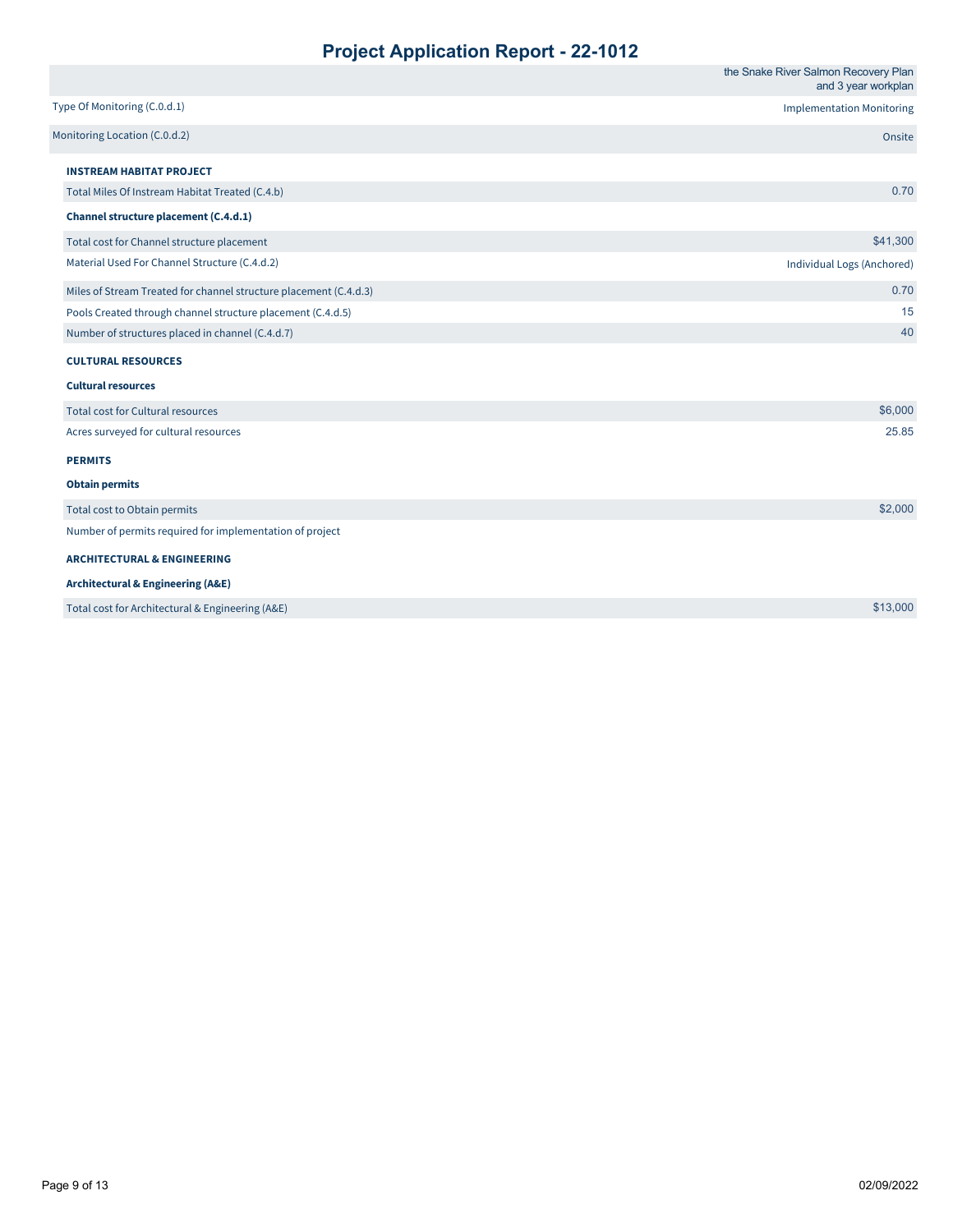## **Overall Project Metrics**

**COMPLETION DATE**

Projected date of completion 07/31/2025

## <span id="page-9-0"></span>**Restoration Cost Estimates**

### **Worksite #1: Tenmile Creek PA 68.1**

| Category                                | <b>Work Type</b>                                | <b>Estimated Cost</b> | <b>Note</b> |
|-----------------------------------------|-------------------------------------------------|-----------------------|-------------|
| <b>Cultural Resources</b>               | Cultural resources                              | \$6,000               |             |
| <b>Instream Habitat Project</b>         | Channel structure placement<br>(C.4.d.1)        | \$41,300              |             |
| <b>Permits</b>                          | Obtain permits                                  | \$2,000               |             |
|                                         | Subtotal:                                       | \$49,300              |             |
| Admin, Architecture, and<br>Engineering |                                                 | \$13,000              |             |
|                                         | Total Estimate For Worksite:                    | \$62,300              |             |
| Summary                                 |                                                 |                       |             |
|                                         | <b>Total Estimated Costs Without</b><br>A A R F | \$49.300              |             |
|                                         | Total Estimated AA&E:                           | \$13,000              |             |
|                                         | <b>Total Estimated Restoration Costs:</b>       | \$62,300              |             |

### **Cost Summary**

|                                      | <b>Estimated Cost</b> | <b>Project</b> % | Admin/AA&E % |
|--------------------------------------|-----------------------|------------------|--------------|
| <b>Restoration Costs</b>             |                       |                  |              |
| Restoration                          | \$49,300              |                  |              |
| Admin, Architecture, and Engineering | \$13,000              |                  | 26.37 %      |
| <b>SUBTOTAL</b>                      | \$62,300              | 100.00 %         |              |
| <b>Total Cost Estimate</b>           | \$62,300              | 100.00 %         |              |

## **Funding Request and Match**

| <b>FUNDING PROGRAM</b>        |                                          |                                              |
|-------------------------------|------------------------------------------|----------------------------------------------|
| <b>Salmon State Projects</b>  | 69.98 %<br>\$43,600                      |                                              |
| <b>SPONSOR MATCH</b>          |                                          |                                              |
| <b>Other Monetary Funding</b> | Grant - Federal                          |                                              |
| Amount                        |                                          | \$18,700.00                                  |
| <b>Funding Organization</b>   |                                          | <b>Bonneville Power Administration (BPA)</b> |
| <b>Grant Program</b>          |                                          | Fish & Wildlife Program                      |
|                               | Match Total:                             | \$18,700<br>30.02 %                          |
|                               | Total Funding Request (Funding + Match): | 100.00 %<br>\$62,300                         |

### **Questions**

#1: Explain how you determined the cost estimates

There have been several LWD projects completed throughout the region. Based on those project costs and the priorities for this project area the cost estimates were determined.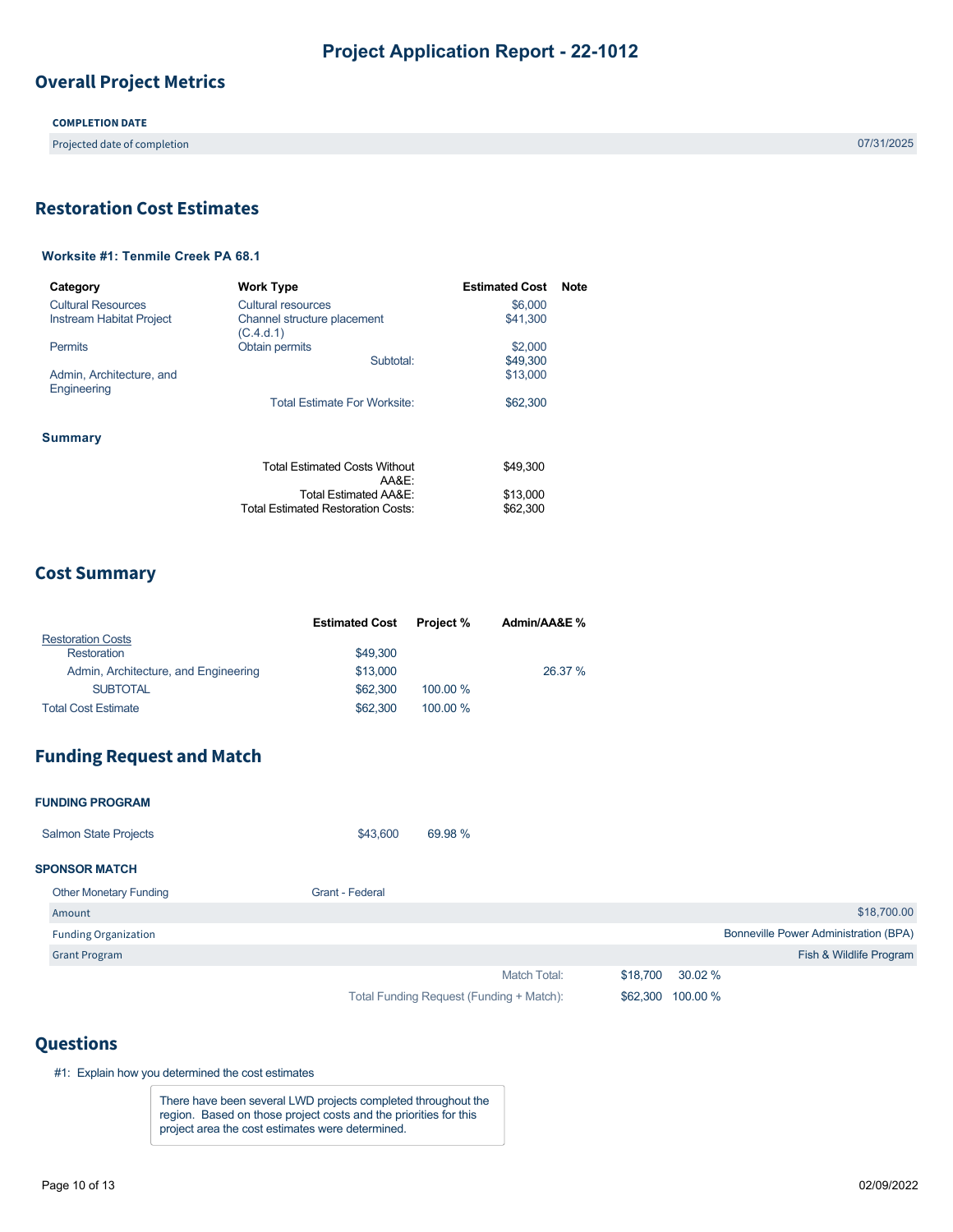### **Cultural Resources**

#### **Worksite #1: Tenmile Creek PA 68.1**

#1: Provide a description of the project actions at this worksite (acquisition, development and/or restoration activities that will occur as a part of this project)

> The project will consist of implementing instream structures utilized low-tech installation methods. There has been a staging area identified where equipment and materials will be stored during the project implementation.

#2: Describe all ground disturbing activities (length, width and depth of disturbance and equipment utilized) that will take place in the Area of Potential Effect (APE). Include the location of any construction staging or access roads associated with your project that will involve ground disturbance.

#### Post-Assisted Log Structures (PALS):

Woody material of various sizes will be pinned together with untreated wooden posts (<4" diameter) driven into the substrate. Untreated wooden posts will be pounded 2-3 feet into the stream bed using a hand-held pneumatic post-pounder. Approximately 4-15 posts per structure, plus the addition of woody debris (small trees and branches) woven between posts by hand. Beaver Dam Analogue (BDA) Structures: A permeable, channel spanning structure with a constant crest elevation constructed with a mixture of woody debris and fill material to form a pond and mimic a natural beaver dam. BDAs will be installed in the stream bed and channels within the floodplain. Scouring of stream bed will be completed using hand-tools and buckets to build subsequent layers of substrate between 6"-12" into BDA formation. Fine woody debris and additional sediment will be woven by hand between and on top of layers. BDA installations are "post-assisted," and 4-20 treated wooden posts will be inserted into the stream bed using a hand-held pneumatic post-pounder. Depth of disturbance will be variable depending on location of structure, design, and woody materials characteristics, usually less than 2 feet of sediment will be moved to form layers of BDA. Equipment to be used includes a hand-held pneumatic post-pounder and a generator to power it, chainsaw, handsaws, sledgehammers, shovels, and rock bars. An ATV will be used for staging materials on site.

#3: Describe any planned ground disturbing pre-construction/restoration work. This includes geo-technical investigation, fencing, demolition, decommissioning roads, etc.

#### **None**

#4: Describe the existing project area conditions. The description should include existing conditions, current and historic land uses and previous excavation/fill (if depths and extent is known, please describe).

> The valley is confined, flow goes subsurface or puddles throughout this PA and the riparian function is moderate to high. The primary limiting factors are low or no flow, oversupply of sediment, high stream temperatures, and limited geomorphic and hydraulic diversity due to few structural elements. This section is dominated by very coarse substrate and an undefined channel. Low flow conditions are mostly natural due to changes in the elevation of the bedrock in relation to the thickness of the alluvium. Vegetation is made up of Red Alder, Ponderosa Pine, various shrub species. Historically the land was used for cattle grazing. Currently the project area is enrolled in CREP and the adjacent land is use for grazing cattle.

#5: Will a federal permit be required to complete the scope of work on the project areas located within this worksite?

Yes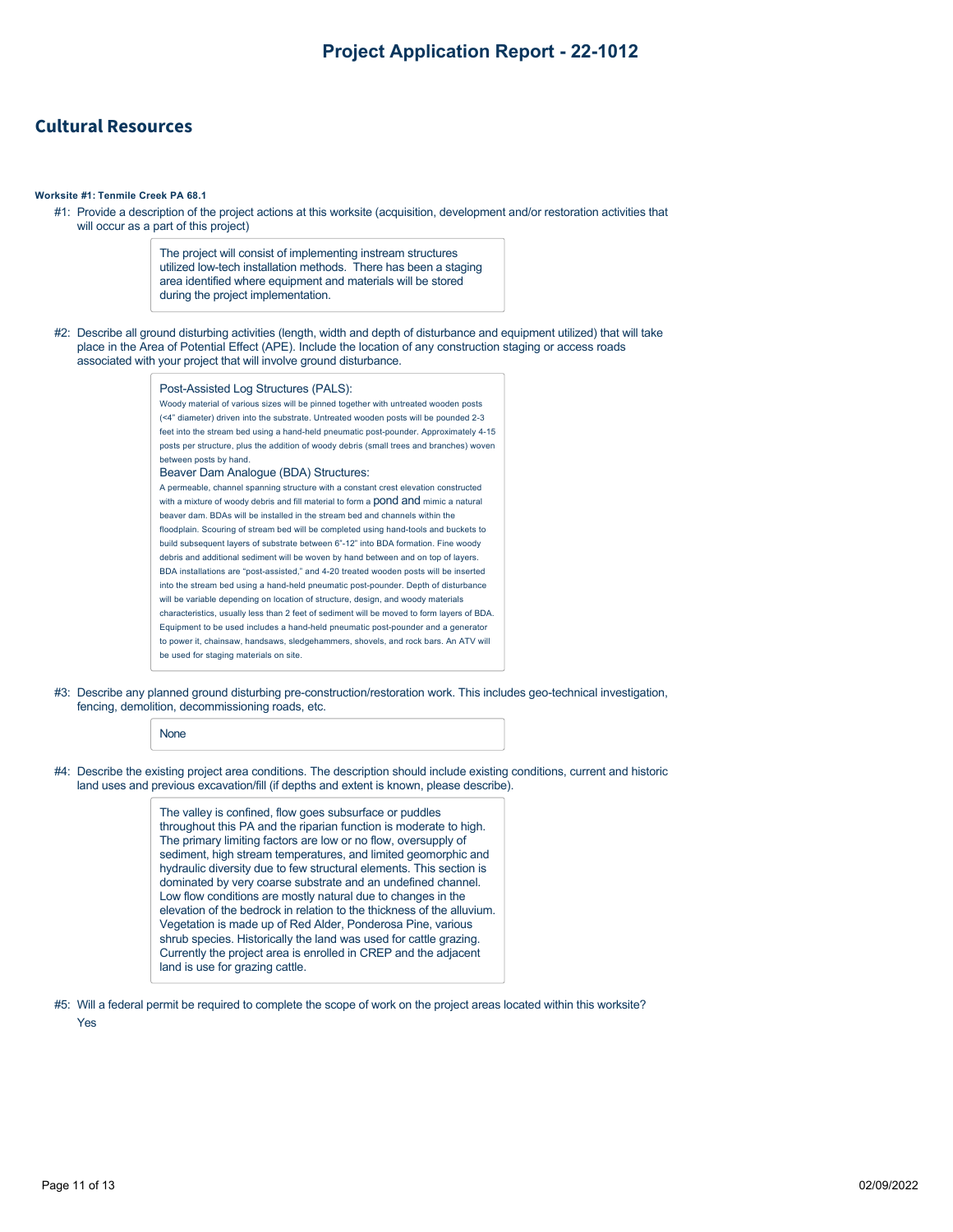|                | #5a: List the agency that will be issuing the permit and the date you anticipate applying for and receiving the permit.<br>Will the federal permit cover ALL proposed ground disturbing activities included in the project?                                                                                            |
|----------------|------------------------------------------------------------------------------------------------------------------------------------------------------------------------------------------------------------------------------------------------------------------------------------------------------------------------|
|                | US Army Corps of Engineers- Dredge/Fill (404)<br>US Fish & Wildlife- ESA Compliance<br>We anticipate applying for permits in January 2023 to<br>have them secured prior to the 2023 work window. All<br>ground disturbing activities that require federal permits<br>will be covered by the permits that are secured.  |
| or not.<br>Yes | #6: Are you utilizing Federal Funding to complete the scope of work? This includes funds that are being shown as match                                                                                                                                                                                                 |
|                | #6a: Please list the federal agency and funding sources.                                                                                                                                                                                                                                                               |
|                | <b>BPA</b>                                                                                                                                                                                                                                                                                                             |
|                | #6b: Does the federal funding you are utilizing as match require you to receive state funding?                                                                                                                                                                                                                         |
|                | <b>No</b>                                                                                                                                                                                                                                                                                                              |
| years?<br>Yes  | #7: Do you have knowledge of any previous cultural resource review within the project boundaries during the past 10                                                                                                                                                                                                    |
|                | #7a: Summarize the previous cultural resource review; including lead agency and date of review, reference name<br>and numbers, etc. If RCO, include the prior phase grant number. NOTE: Do not provide any site-specific<br>information considered confidential. Attach previous surveys or other reference documents. |
|                | The lower portion of the access road that was included<br>for project implementation for PA 65-67 was survey. (20-<br>1036) BPA was the lead agency for the survey.                                                                                                                                                    |
| <b>No</b>      | #8: Is the worksite located within an existing park, wildlife refuge, natural area preserve, or other recreation or habitat site?                                                                                                                                                                                      |
|                | #9: Are there any structures over 45 years of age within this worksite? This includes structures such as buildings,<br>tidegates, dikes, residential structures, bridges, rail grades, park infrastructure, etc.                                                                                                       |

No

# **Project Permits**

| <b>Permits and Reviews</b>                       | <b>Issuing Organization</b>   | <b>Applied Date</b> | <b>Received</b><br><b>Date</b> | <b>Expiration</b><br><b>Date</b> | Permit# |
|--------------------------------------------------|-------------------------------|---------------------|--------------------------------|----------------------------------|---------|
| Archeological & Cultural Resoures (EO 05-05)     | <b>DAHP</b>                   |                     |                                |                                  |         |
| <b>Cultural Assessment [Section 106]</b>         | <b>DAHP</b>                   |                     |                                |                                  |         |
| Dredge/Fill Permit [Section 10/404 or 404]       | Army Corps of Eng.            |                     |                                |                                  |         |
| Endangered Species Act Compliance [ESA]          | <b>US Fish &amp; Wildlife</b> |                     |                                |                                  |         |
| Hydraulics Project Approval [HPA]                | Dept of Fish & Wildlife       |                     |                                |                                  |         |
| <b>Water Quality Certification [Section 401]</b> | County/Dept of Ecy.           |                     |                                |                                  |         |

## **Permit Questions**

#1: Are you planning on using the federal permit streamlining process? **[Limit 8](https://rco.wa.gov/wp-content/uploads/2019/10/SAL-PermitStreamFactSheet.pdf)** Yes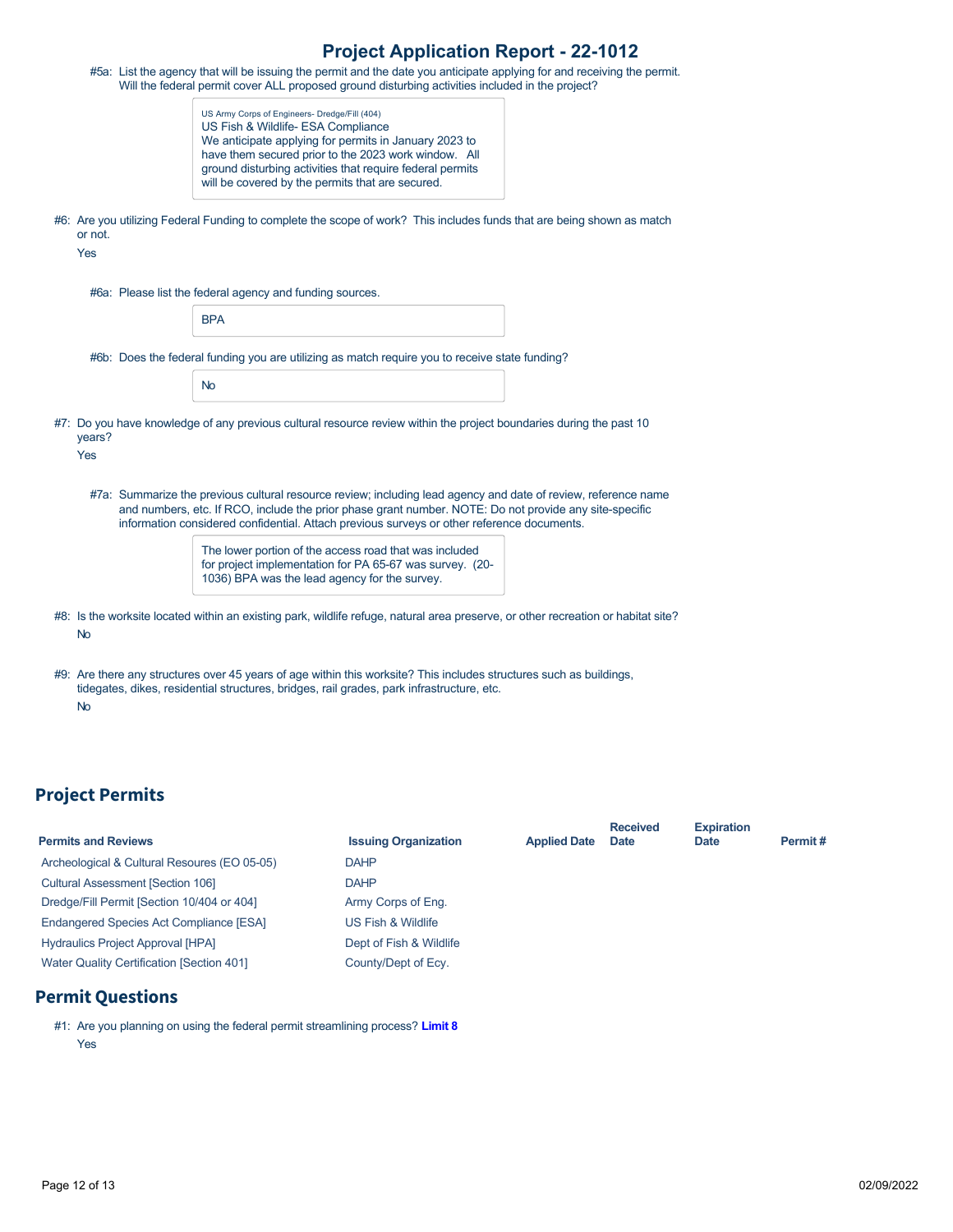### **Attachments**

| <b>Required Attachments</b>                | 5 out of 6 done |
|--------------------------------------------|-----------------|
| <b>Applicant Resolution/Authorizations</b> |                 |
| <b>Cost Estimate</b>                       | J               |
| Landowner acknowledgement form             | J               |
| <b>Map: Restoration Worksite</b>           | J               |
| Photo                                      | √               |
| <b>RCO Fiscal Data Collection Sheet</b>    |                 |

#### **PHOTOS (JPG, GIF)** Photos (JPG, GIF)



#### **PROJECT DOCUMENTS AND PHOTOS**

Project Documents and Photos

| <b>File</b><br><b>Type</b>     | <b>Attach</b><br><b>Date</b> | <b>Attachment Type</b>                  | Title                                            | <b>Person</b> | <b>File Name, Number</b><br><b>Associations</b>          | <b>Shared</b> |
|--------------------------------|------------------------------|-----------------------------------------|--------------------------------------------------|---------------|----------------------------------------------------------|---------------|
| 스                              | 02/03/2022                   | Landowner acknowledgement form          | Appendix F Landowner Ack Form -<br>Luhn 68.1.pdf | <b>BradR</b>  | Appendix F Landowner Ack Form -<br>Luhn 68.1.pdf, 499284 |               |
| $\frac{1}{2}$                  | 02/02/2022                   | Photo                                   | <b>IMG 0753.JPG</b>                              | <b>BradR</b>  | IMG 0753.jpg, 499198                                     |               |
| $\frac{1}{2}$                  | 02/02/2022                   | Photo                                   | <b>IMG 0742.JPG</b>                              | <b>BradR</b>  | IMG 0742.jpg, 499197                                     |               |
| $\Delta \frac{\sigma}{\Delta}$ | 02/02/2022                   | Photo                                   | <b>IMG 0735.JPG</b>                              | <b>BradR</b>  | IMG 0735.jpg, 499195                                     |               |
| $\Delta^0$                     | 02/02/2022                   | Photo                                   | <b>IMG 0776.JPG</b>                              | <b>BradR</b>  | IMG 0776.jpg, 499194                                     |               |
| <b>A</b>                       | 02/02/2022                   | <b>Map: Restoration Worksite</b>        | Maps PA 68.1.pdf                                 | MeganS        | Maps PA 68.1.pdf, 499168                                 |               |
| 스                              | 01/31/2022                   | <b>RCO Fiscal Data Collection Sheet</b> | FiscalDataCollectionSheet 2022.pdf               | <b>MeganS</b> | FiscalDataCollectionSheet 2022.pdf,<br>498932            |               |
| $x \equiv$                     | 01/21/2022                   | <b>Cost Estimate</b>                    | SRFB Cost Estimate - Tenmile PA<br>68.1.xlsx     | MeganS        | SRFB Cost Estimate - Tenmile PA<br>68.1.xlsx, 498141     |               |

## **Application Status**

### Application Due Date: 06/27/2022

| <b>Status Name</b> | <b>Status Date</b> | <b>Submitted By</b> | <b>Submission Notes</b> |  |  |
|--------------------|--------------------|---------------------|-------------------------|--|--|
| Preapplication     | 01/03/2022         |                     |                         |  |  |

I certify that to the best of my knowledge, the information in this application is true and correct. Further, all application requirements due on the application due date have been fully completed to the best of my ability. I understand that if this application is found to be incomplete, it will be rejected by RCO. I understand that I may be required to submit additional documents before evaluation or approval of this project and I agree to provide them.

Date of last change: 02/04/2022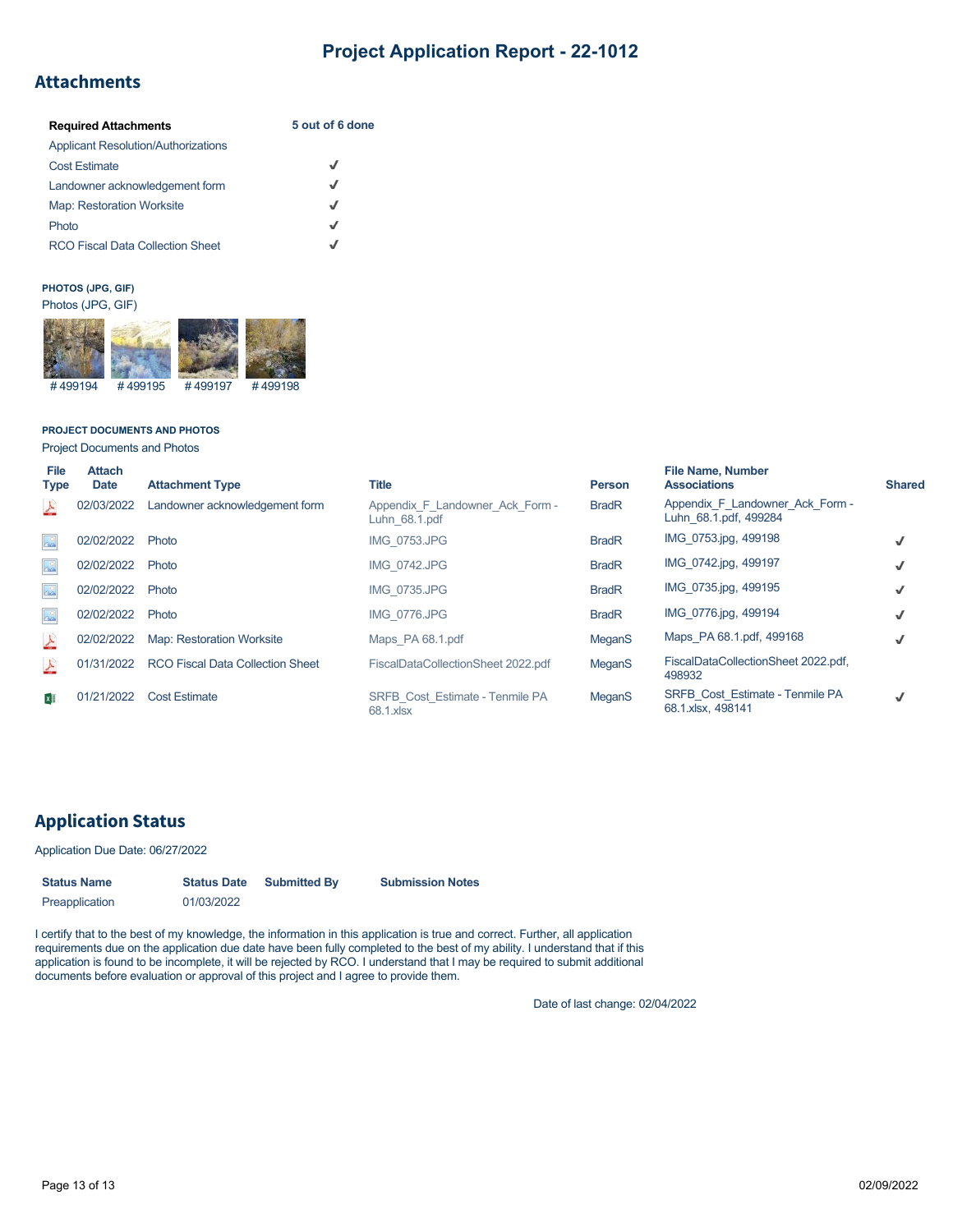

hment #499197, IMG\_0742.JPG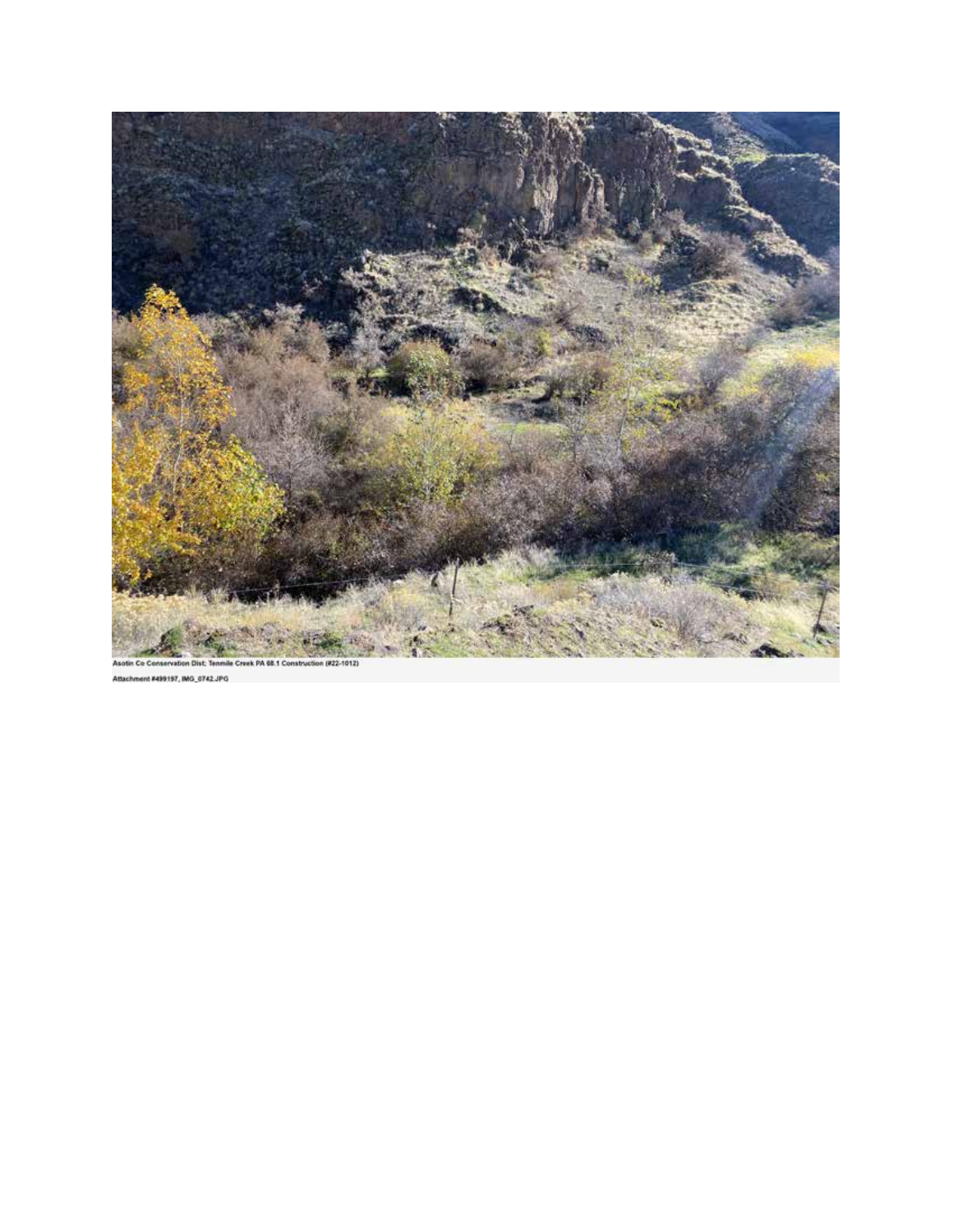

Attachment #499198, IMG\_0753.JPG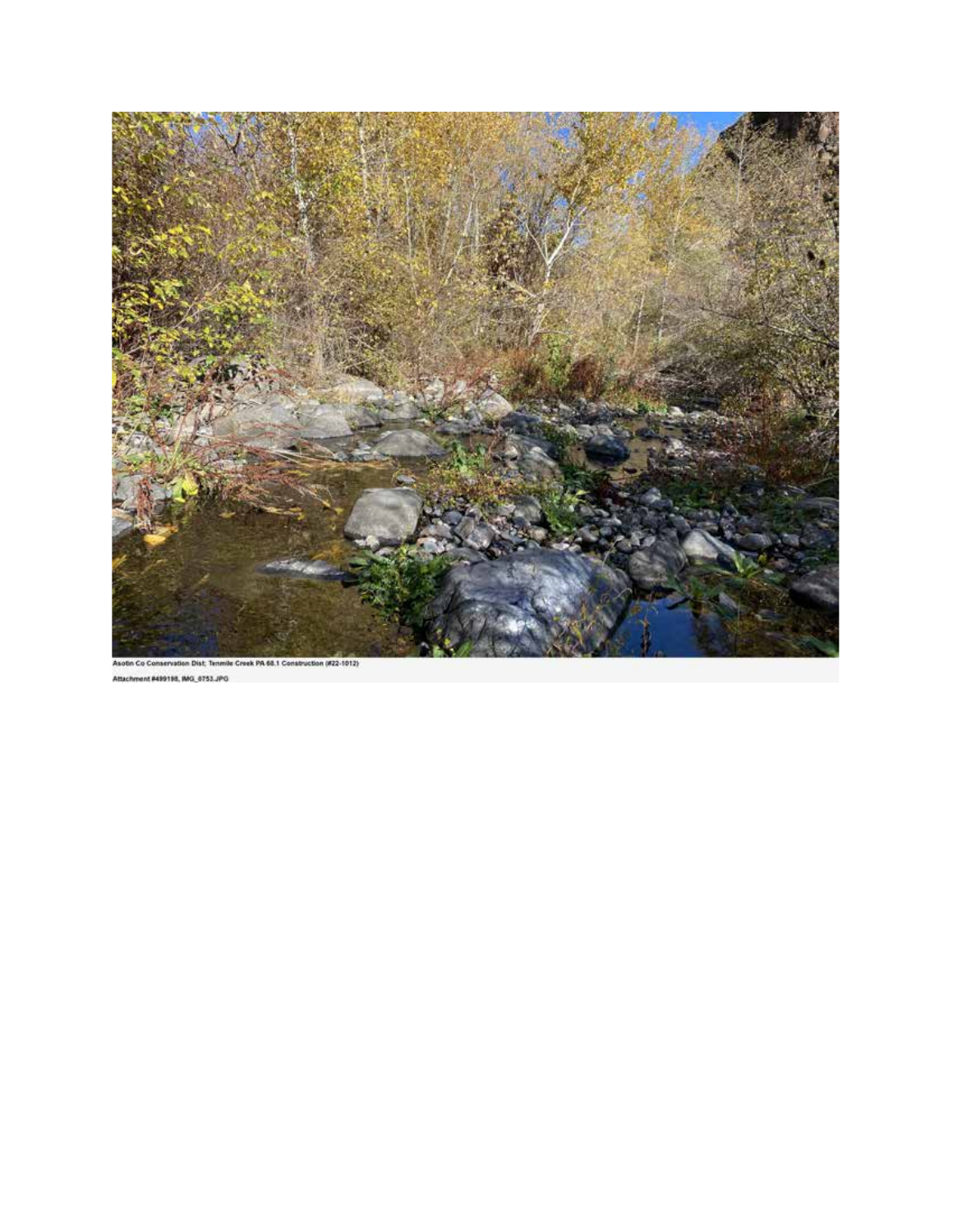

Asotin Co C in Dist mile Creek PA 68.1 Construction (#22-1012) Attachment #499194, MG\_0776.JPG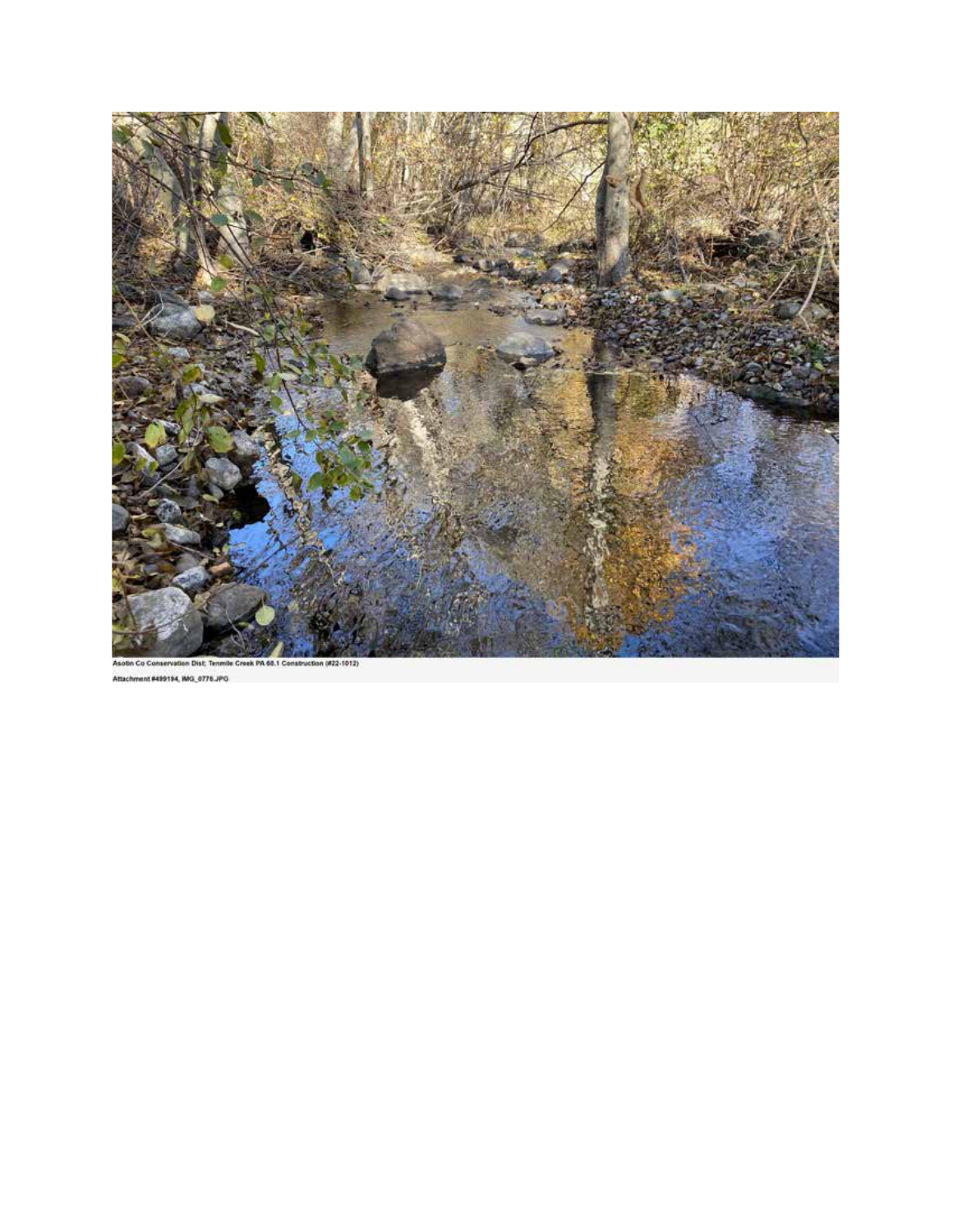

hment #499195, MG, 0735.JPG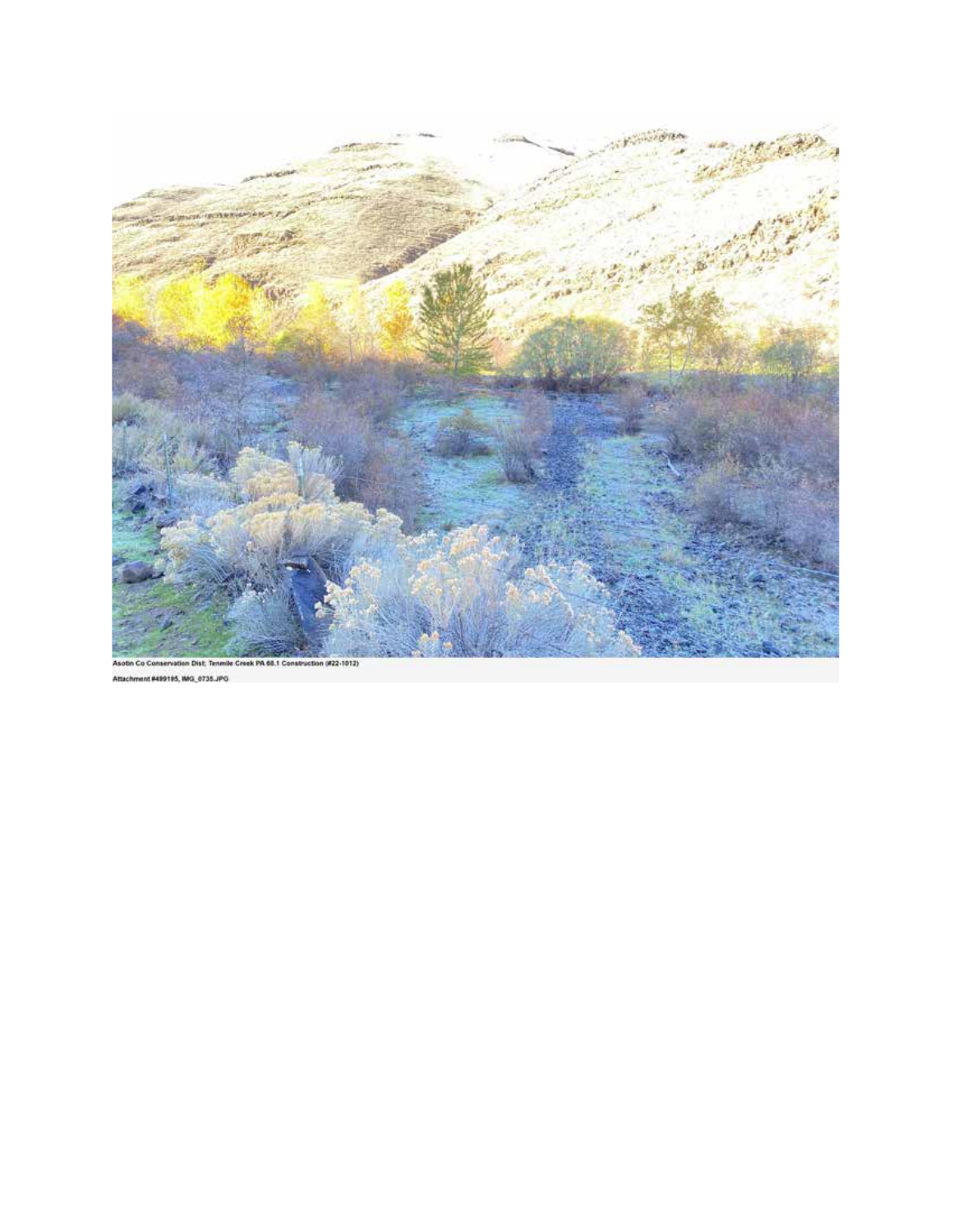Tenmile Creek Reach TM\_01 Project Area 68 River Mile 3.1 to 3.7



Mile Markers  $-$  Side Channel • Mile Markers — Side Channel<br>
— Major Roads — Protect Processes Major Roads<br>
Increase Complexity **Connected Floodplain**<br>
Levee **Connected Floodplain**<br>
Disconnected Floodpla Disconnected Floodplain

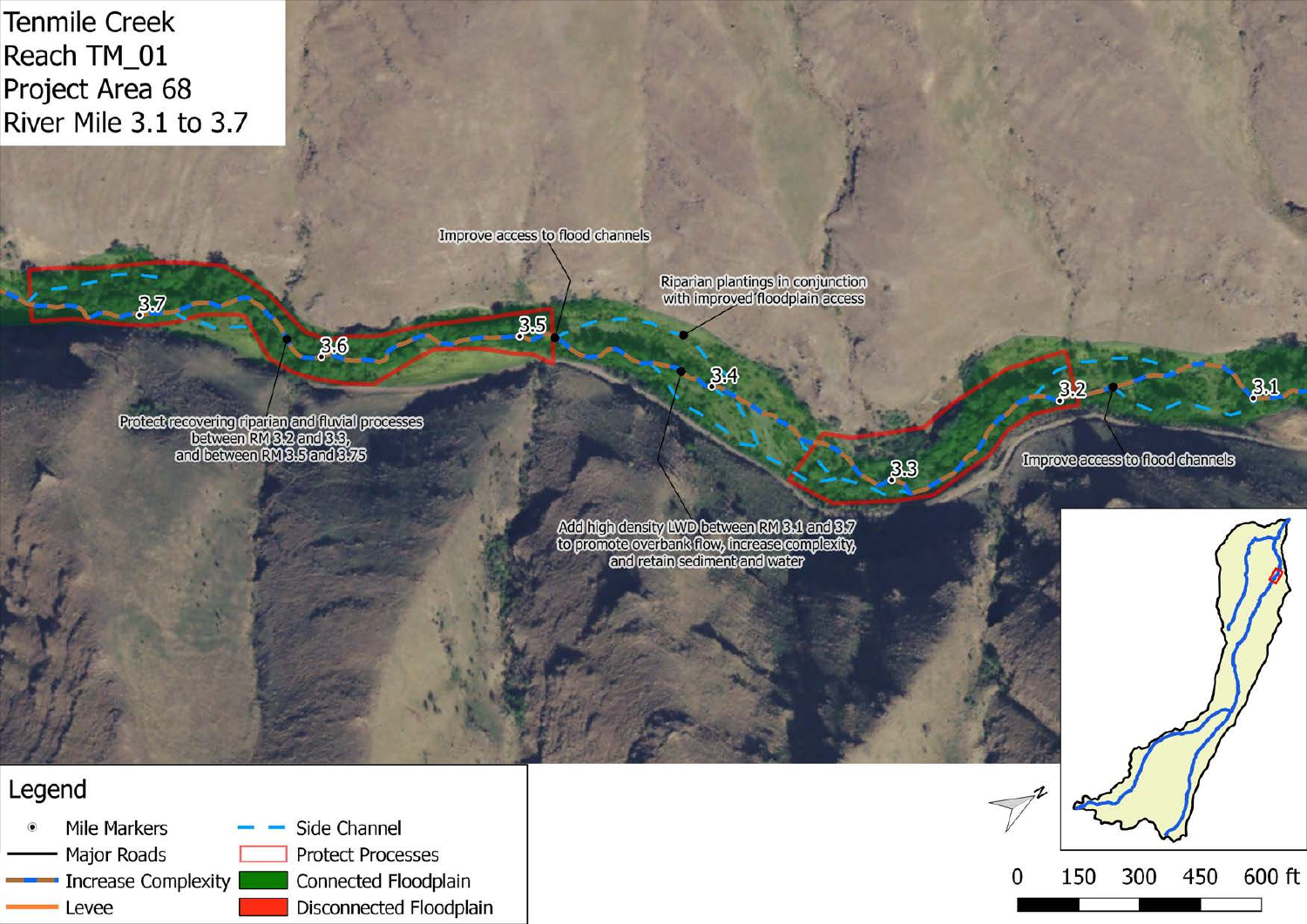Tenmile Creek Reach TM\_01 Project Area 68 River Mile 3.7 to 4.3

**Improve access to flood channels** 

 $33$ 

Add high density LWD between RM 3.7 and 4.3<br>to promote overbank flow, increase complexity,<br>and retain sediment and water

 $\mathcal{A}$ 

Riparian plantings in conjunction<br>with improved floodplain access

 $38$ 

 $\frac{3}{2}$ 

Improve access to flood channels

 $-39$ 

Legend Mile Markers  $-$  Side Channel • Mile Markers — Side Channel<br>
— Major Roads — Protect Processes --Increase Complexity - Connected Floodplain -- Levee - Disconnected Floodplain

 $42$ 

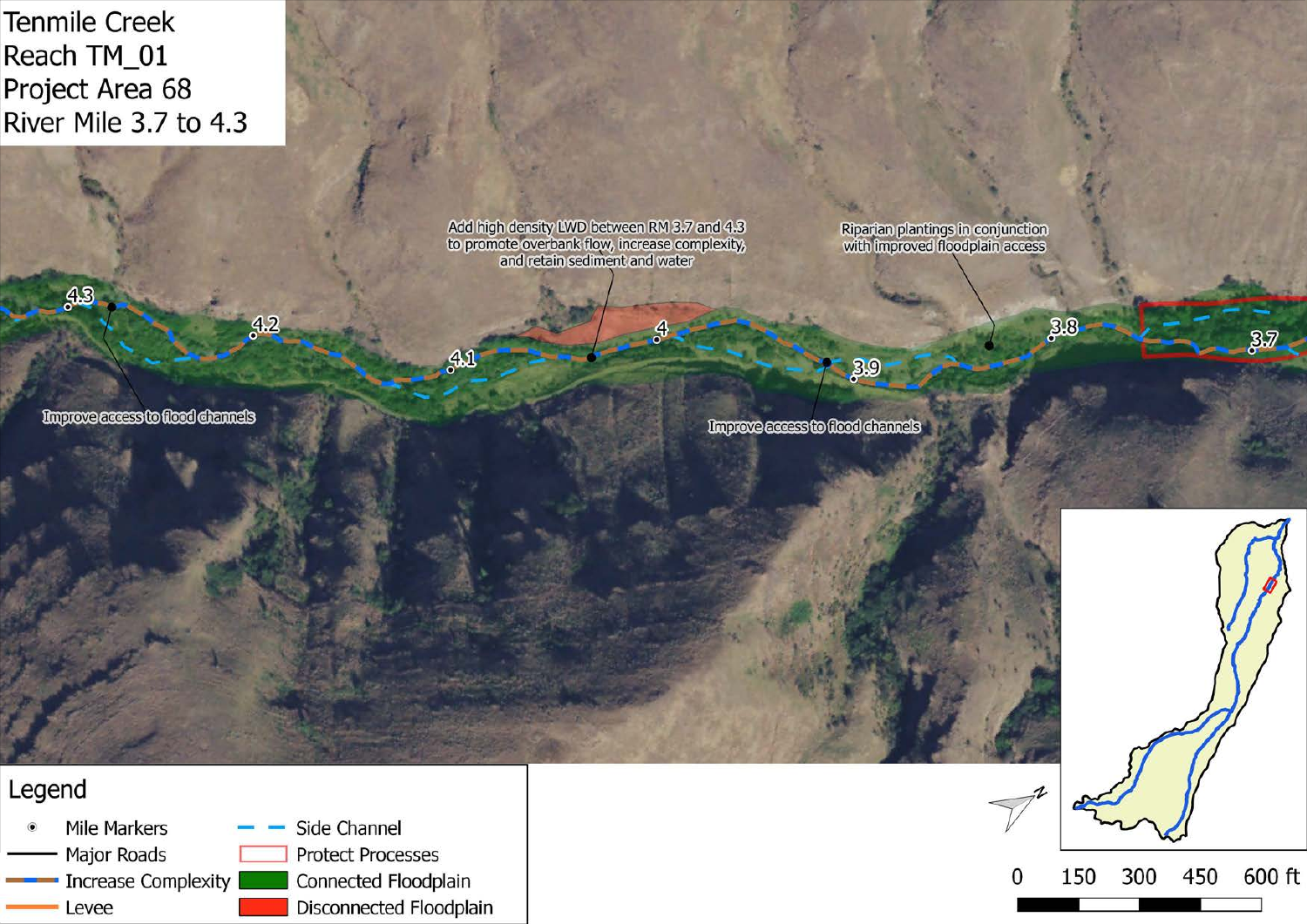### **Salmon Recovery Funding Board cost estimate template**

These budget sheets will assist the SRFB Review Panel in evaluating each project. At least one budget detail template must be completed for a project proposal. Applicants are encourage to consult RCO manuals for more information. Instructions:

- \* Depending on the type or combination project, applicants should complete one or more budget sheets
- \* **Hover over a red flag** to view additional details
- $*$  The "budget check" column will calculate errors automatically. Cells in this column should = 0
- \* PLEASE **do not delete** rows, just leave the row blank
- \* Do not include a line item for contingency in your cost estimates. Ensure that each of your budget line items account for inflation and contingenci
- \* It is important to **account for all costs** associated with completing a project, both required match and other sources of funding
- \* If you need addition rows, insert them making sure the Total is picking up all the items in the section
- \* The "Total All Sheets" automatically gathers costs from the three different project types

| * For more information see the appropriate RCO Manual |                       |  |  |  |  |  |
|-------------------------------------------------------|-----------------------|--|--|--|--|--|
| Acquisition                                           | Manual 3              |  |  |  |  |  |
| Restoration                                           | Manual 5              |  |  |  |  |  |
| Design                                                | Manual 18, Appendix D |  |  |  |  |  |

### Please complete the following information

Project Name Tenmile Creek PA 68.1 LWD Instream Habitat

SRFB # 22-1012

Sponsor Asotin County Conservation District